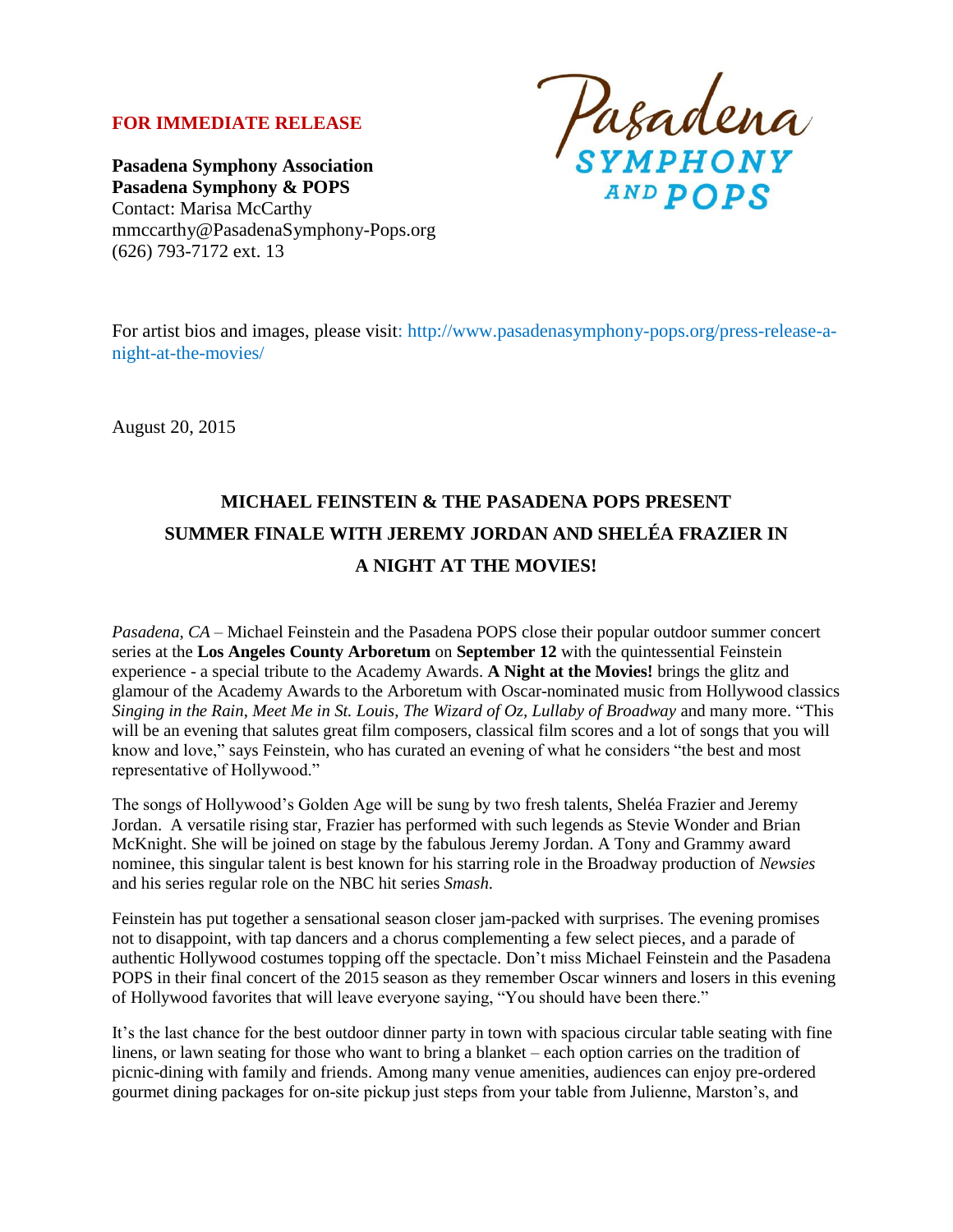Claud & Co. The food court also host mouth-watering food trucks plus specialty ice creams by Choctál and two full beverage centers serving fine wines, beer, coffee and soft drinks. Audiences get the ultimate outdoor concert experience: large LED video screens to see the artists and orchestra up close, superior sound quality and the high-quality production value that is a signature of the Pasadena POPS. Patrons may also visit the Pasadena Humane Society's Mobile Adoption Unit, which will be on-site prior to the concert with deserving animals in need of a forever home as part of the Pups for POPS program.

All concerts are held at the Los Angeles County Arboretum and Botanic Garden. Grounds open for picnicking and dining at 5:30 p.m. and performances begin at 7:30 p.m. All concertgoers enjoy free parking at the adjacent Westfield Santa Anita shopping center with complimentary non-stop shuttle service to the Arboretum's main entrance.

The Arboretum is located at 301 North Baldwin Ave., Arcadia, CA. Single tickets and season subscriptions are now on sale and are available by calling the box office at (626)-793-7172, online at PasadenaSymphony-Pops.org or at the Arboretum on the day of the concerts.

## **IF YOU GO:**

- **What:** Michael Feinstein and The Pasadena POPS present A Night at the Movies!
- **When:** Saturday, September 12; Gates open at 5:30pm, Concert starts at 7:30 p.m.
- **Where:** The LA County Arboretum | 301 N Baldwin Ave., Arcadia, CA 91007
- **Cost:** Tickets start at \$25.00
- **Dining:** Gates open at 5:30pm. Guests are welcome to bring their own food and drink or visit one of the many onsite gourmet food vendors.
- **Parking:** Subscribers have the opportunity to purchase onsite Arboretum parking. Single ticket holders may park for free at the Westfield Santa Anita shopping center with free non-stop shuttles to the main gate.

### ###

### **ABOUT THE PASADENA SYMPHONY ASSOCIATION**

Recent Acclaim for the Pasadena Symphony and POPS

*"The Pasadena Symphony signals a new direction…teeming with vitality...dripping with opulent, sexy emotion." Los Angeles Times.* 

*"...full of pulsating energy from first note to last... the strings were lushly resonant, the wind principals were at the top of their games, and the brass rang out with gleaming vigor." –Pasadena Star News.*